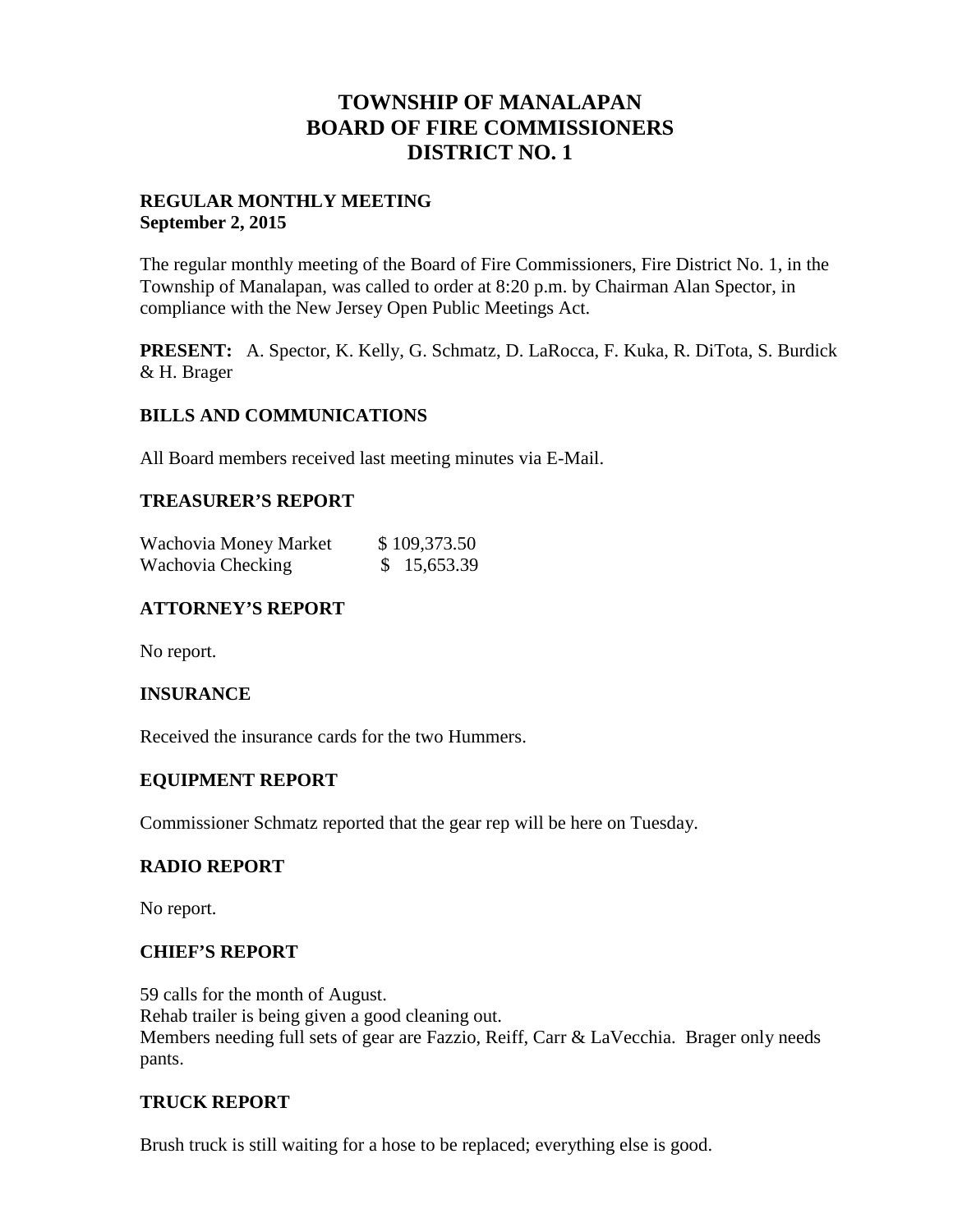Asst. Chief Kwiecinski is having an issue with the Opticom system at Taylor Mills & Tennent, Taylors Mills & Route 9 and Gordons Corner & Pease. He is also having an issue with charging this thermal imaging camera. Commissioner LaRocca will check this out.

# **ASSOCIATION REPORT**

Ice machines have been repaired and leaks in the sinks have been repaired. Countertop on BBQ area to be finished on Tuesday.

### **TRUSTEES' REPORT**

No report.

# **OLD BUSINESS**

See attached.

#### **NEW BUSINESS**

Commissioner Schmatz made a motion to pay all vouchers; this was seconded by Commissioner LaRocca. All voted aye.

Commissioner Kelly made a motion not to exceed \$4,000 to hold a Technician Level Extrication Class; this motion was seconded by Commissioner LaRocca. All voted aye.

Meeting opened to the public at 8:48 P.M.

A motion was made by Commissioner Spector to adjourn; it was seconded by Commissioner Kelly and all voted aye.

Meeting adjourned at 8:50 P.M.

Respectfully submitted, Kenneth Kelly, Clerk